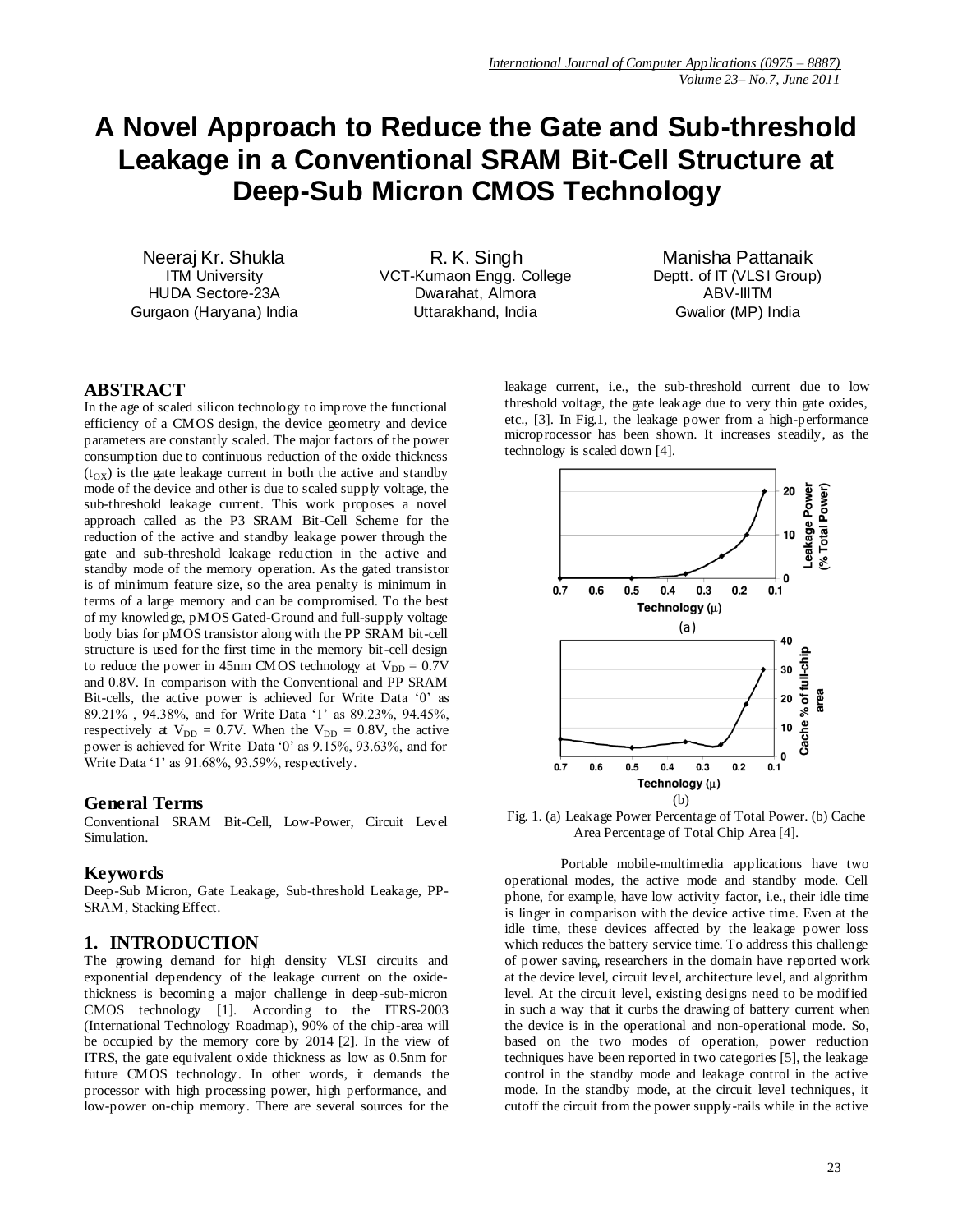mode, certain design modifications, as adding additional transistors are used to minimize the leakage current during runtime.

In this work, we present a CMOS design technique that reduce the overall leakage power in the Conventional SRAM Bit-Cells. In the proposed design, we focus on the static and active power dissipation of the memory, i.e., when the memory is in the inactive mode (when the cell is fully 'ON' with no read/write operation, i.e., the hold state) and active mode (when the cell is active and read/write operation is being performed). The rest of the paper is organized as follows, In Section II, a basic overview of the SRAM Bit-Cell is presented. In Section III, the four major components of the leakage power as Reverse-Biased Junction Leakage, Gate-Induced Drain Leakage, Gate Direct Tunneling Leakage, and Sub-threshold leakage are considered. In section IV, a review of the related work is presented. In Section V, the proposed work on a Lowleakage SRAM Bit-Cell is presented which is followed by the Simulation work and Conclusions in Sections VI and VII, respectively.

# **2. THE CONVENTIONAL 6T-SRAM BIT-CELL**

The Conventional SRAM (CV-SRAM) cell has Six MOS transistors ("4" nMOS and "2" nMOS), Fig.2. Unlike DRAM it doesn"t need to be refreshed as the bit is latched in. It can operate at lower supply voltages and has large noise immunity. However, the six transistors of an SRAM cell take more space than a DRAM cell made of one transistor and one capacitor thereby increasing the complexity of the cell [6].



Fig. 2. 6T-CMOS SRAM Cell [6]

## **The SRAM Bit Cell**

The memory bit-cell has two CMOS inverters connected back to back (M1, M3, and M2, M4). Two more pass transistors (M5 and M6) are the access transistors controlled by the Word Line (WL), Fig.2. The cell preserves its one of two possible states "0" or "1", as long as power is available to the bit-cell. Here, Static power dissipation is very small. Thus the cell draws current from the power supply only during switching. But ideal mode of the memory is becoming the main concern in the deep -submicron technology due to its concerns in the leakage power and data retentation at lower operating voltages.

# **The Operation of SRAM Bit-Cell**

Although the two nMOS and pMOS transistors of SRAM memory bit-cell form a bi-stable latch, there are mainly the following three states of SRAM memory cell [7], the Write, Read, and Hold states.

## **A. Standby Operation (Hold)**

When  $WL = '0'$ , M5 and M6 disconnect the cell from Bit-Lines (BL and BLB). The two cross-coupled inverters formed by M1- M4 will continue to reinforce each other as long as they are disconnected from the outside world. The current drawn in this state from the power supply is termed as standby current.

#### **B. Data Read Operation**

Read cycle starts with pre-charging BL and BLB to '1', i.e.,  $V_{DD}$ . Within the memory cell M1 and M4 are ON. Asserting the word line, turns ON the M5 and M6 and the values of Q and Q" are transferred to Bit-Lines (BL and BLB). No current flows through M6, thus M4 and M6 pull BL upto  $V_{DD}$ , i.e., BL = '1' and BLB discharges through M1 and M5. This voltage difference is sensed and amplified to logic levels by sense amplifiers.

## **C. Data Write Operation**

The value to be written is applied to the Bit lines. Thus to write data  $0'$ , we assert BL=0, BLB =  $1'$  and to write data  $1'$ , the  $BL = '1'$ ,  $BLB = '0'$ , asserted when  $WL = '1'$ .

# **3. LEAKAGE POWER IN SRAM**

Leakage is concerned when the device is in the off state. In broader sense, there are four main sources of leakage currents in a CMOS transistor, Fig.3.



Fig.3: Leakage Current Components in an nMOS Transistor

## **3.1 Reverse-Biased Junction Leakage (I<sub>REV</sub>)**

The junction leakage occurs from the source or drain to the substrate through the reverse biased diodes when a transistor is in the OFF mode. A reverse-biased pn junction leakage has two main components, one is due to the minority carrier diffusion/drift near the edge of the depletion region and the other is due to electron-hole pair generation in the depletion region of the reverse-biased junction. For Ex: in a CMOS inverter with low input voltage, the nMOS is OFF, the pMOS is ON and the output voltage is high. Subsequently, the drain-to-substrate voltage of the OFF nMOS transistor is equal to the supply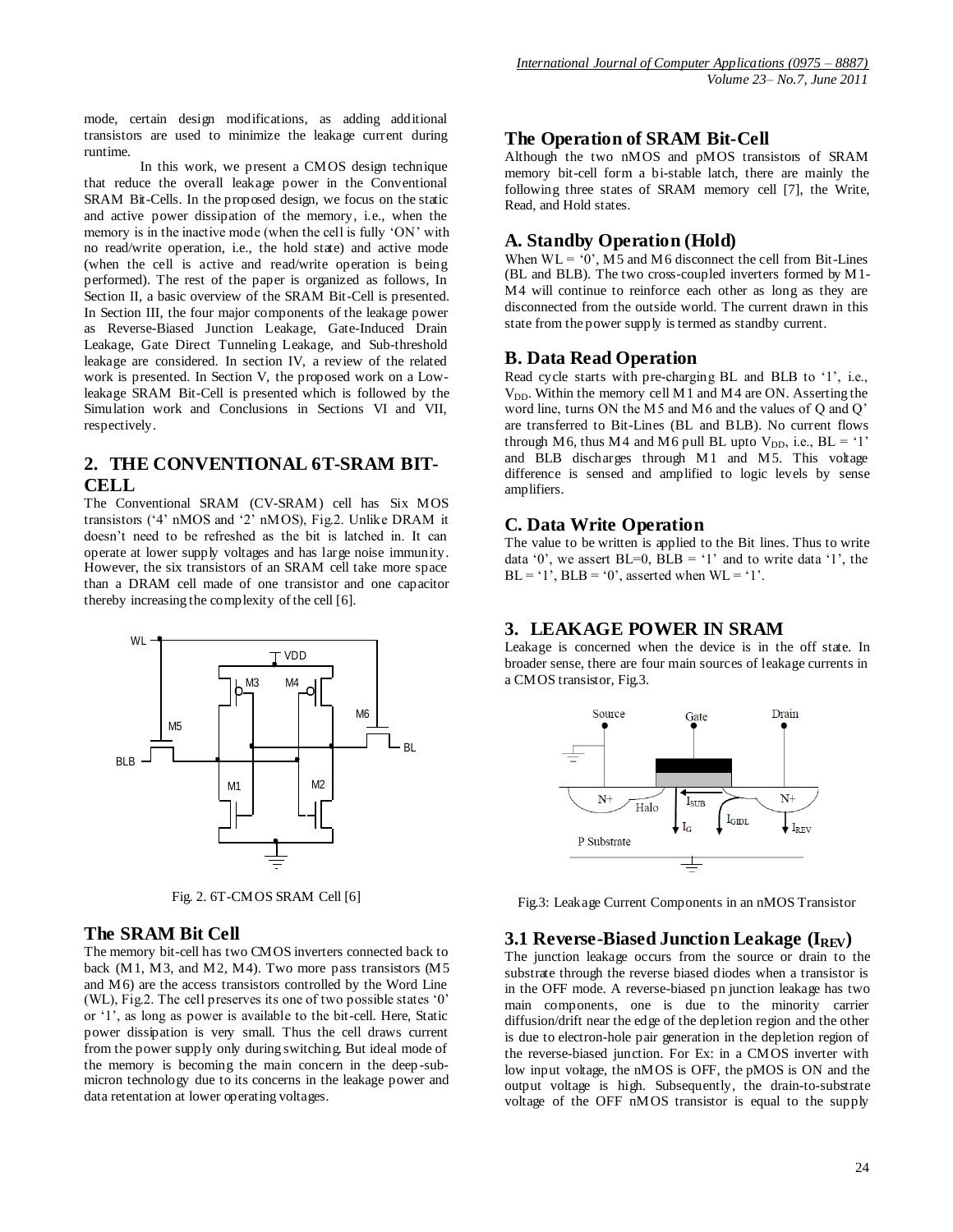voltage  $(V_{DD})$ . This results in a leakage current from the drain to the substrate through the reverse-biased diode. If both n and p regions are heavily doped, Band-to-Band Tunneling (BTBT) dominates the pn junction leakage [8]. The junction leakage has a rather high temperature dependency (i.e., around 50–100x/100  $^{\circ}$ C).

#### **3.2** Gate-Induced Drain Leakage (I<sub>GIDL</sub>)

The Gate Induced Drain Leakage (GIDL) is caused by high field effect in the drain junction of MOS transistors. In an nMOS transistor with grounded gate and drain potential at  $V_{DD}$ , the significant band bending in the drain allows the electron-hole pair generation through avalanche multiplication and band-toband tunneling. A deep depletion condition is created since the holes are rapidly swept out to the substrate. At the same time, electrons are collected by the drain, resulting in GIDL current. This leakage mechanism is made worse by high drain to body voltage and high drain to gate voltage. Thinner oxide and higher supply voltage increase GIDL current. For Ex: with a  $V_{\text{DG}}=3V$ and  $T_{ox} = 4$ nm, there is roughly a 10 fold increase in the GIDL current when  $V_{\text{DR}}$  is increased from 0.8V to 2.2V.

#### **3.3 Gate Direct Tunneling Leakage (IG)**

The gate leakage flows from the gate through the "leaky" oxide insulation to the substrate. In oxide layers thicker than 3–4nm, this kind of current results from the Fowler-Nordheim tunneling of electrons into the conduction band of the oxide layer under a high applied electric field across the oxide layer. For lower oxide thicknesses (which are typically found in 0.15µm and lower technology nodes), however, direct tunneling through the silicon oxide layer is the leading effect. Mechanisms for direct tunneling include electron tunneling in the conduction band (ECB), electron tunneling in the valence band (EVB), and hole tunneling in the valence band (HVB), among which ECB is the dominant one. The magnitude of the gate direct tunneling current increases exponentially with the gate oxide thickness  $T_{ox}$ and supply voltage  $V_{DD}$ . In fact, for relatively thin oxide thicknesses (in the order of 2-3 nm), at a  $V_{GS}$  of 1V, every 0.2nm reduction in  $T_{ox}$  causes a tenfold increase in  $I_G$  [9]. Gate leakage increases with temperature at only about  $2x/100$  °C.

#### **3.4 Sub-threshold leakage (ISUB)**

The Sub-threshold Leakage Current is the drain-to-source leakage current when the transistor is in the OFF mode. This happens when the applied voltage  $V_{GS}$  is less than the threshold voltage  $V_t$  of the transistor, i.e., weak inversion mode. Subthreshold current flows due to the diffusion current of the minority carriers in the channel of Metal Oxide Semiconductor Field Effect Transistor (MOSFET). The Eq.1 relates subthreshold current  $I<sub>SUB</sub>$  with other device parameters.

$$
I_{SUB} = I_{o}e^{\frac{V_{gs} - V_{tho} - \eta V_{ds} - \gamma V_{sb}}{nV_{o}}}(1 - e^{\frac{-V_{ds}}{V_{o}}})
$$
\n(1)

Where,

$$
I_o = \mu \cos\left(\frac{W}{L}\right) V_o^2 e^{1.8}
$$

As the supply voltage  $(V_{DD})$  is being uniformly scaled down with successive technology nodes. The transistor delay is inversely proportional to the difference of supply and threshold voltage [10], the threshold voltage must also be scaled down proportionally with each technology node to maintain the circuit performance. This leads to an exponential increase in subthreshold leakage current. As seen from Eq.1, increasing the threshold voltage  $(V_t)$  of the transistor is an effective way to reduce sub-threshold leakage.

#### **4. A REVIEW OF RELATED WORK**

In general, the SRAM is being considered as the systems of Low-Activity Factor. Researchers in the static memory design domain have reported several integrated circuit and architecture level approaches to address the power and performance in deep sub-micron CMOS technologies.

In [11], G.Razavipore, et.al., proposed the PP SRAM Bit-Cell structure where the two nMOS access transistors has been replaced by the two High- $V_t$  pMOS access transistors by considering the view that the gate leakage (gate oxide direct tunneling) current will be lower than that of the leakage offered by the nMOS transistors in the ideal mode of the bit-cell. It utilizes the Dual Threshold Voltage technology with Forward Body Biasing (FBB) to reduce the sub-threshold leakage without loosing the performance. As compared to the conventional 6T SRAM Bit-cell, this work reduces the total gate leakage current by 27% and the idle power by 37% with no access time degradation and an improvement in the SNM by 15% in 45nm CMOS technology at  $V_{DD} = 0.8V$ .

In [12], B. Amelifard, et.al., proposed an architecture of the SRAM Bit-cell by inserting an extra nMOS transistor in between the ground line and SRAM cell, called as the Gated-Ground technique to reduce the leakage power consumption in the high performance cache memories with single  $V_t$  (transistor threshold voltage) process. The turning OFF of the Gated-Ground transistor gives large reduction in leakage power. This technique requires no extra circuitry, i.e., the row decoder itself can be used to control the Gated-Ground transistor. At the simulation level on 100nm and 70nm, leakage power consumption is achieved at 16.5% and 27% in L1 cache and 50% and 47% reduction in L2 cache with less than 5% impact on execution time and within 4% increase in area overhead.

In [13], K. Nil, et.al., proposed Multiple Threshold CMOS Technique (MT-CMOS) to influence the leakage current. In the active mode of the operation of the memory cell, the low threshold voltage is preferred because of the higher performance (speed). However, in the standby mode of operation, high threshold voltage is useful for reduction of the leakage power. Therefore, if transistors can be set to different threshold voltages, most likely using Reverse-Body-Bias (RBB), the threshold voltage can be set according to different modes of operation of the memory. At the time of accessing the that is in the Standby mode, it has some overheads, as the threshold voltage must be returned to the proper level before the value can be read.

# **5. PROPOSED WORK – P3 SRAM BIT CELL**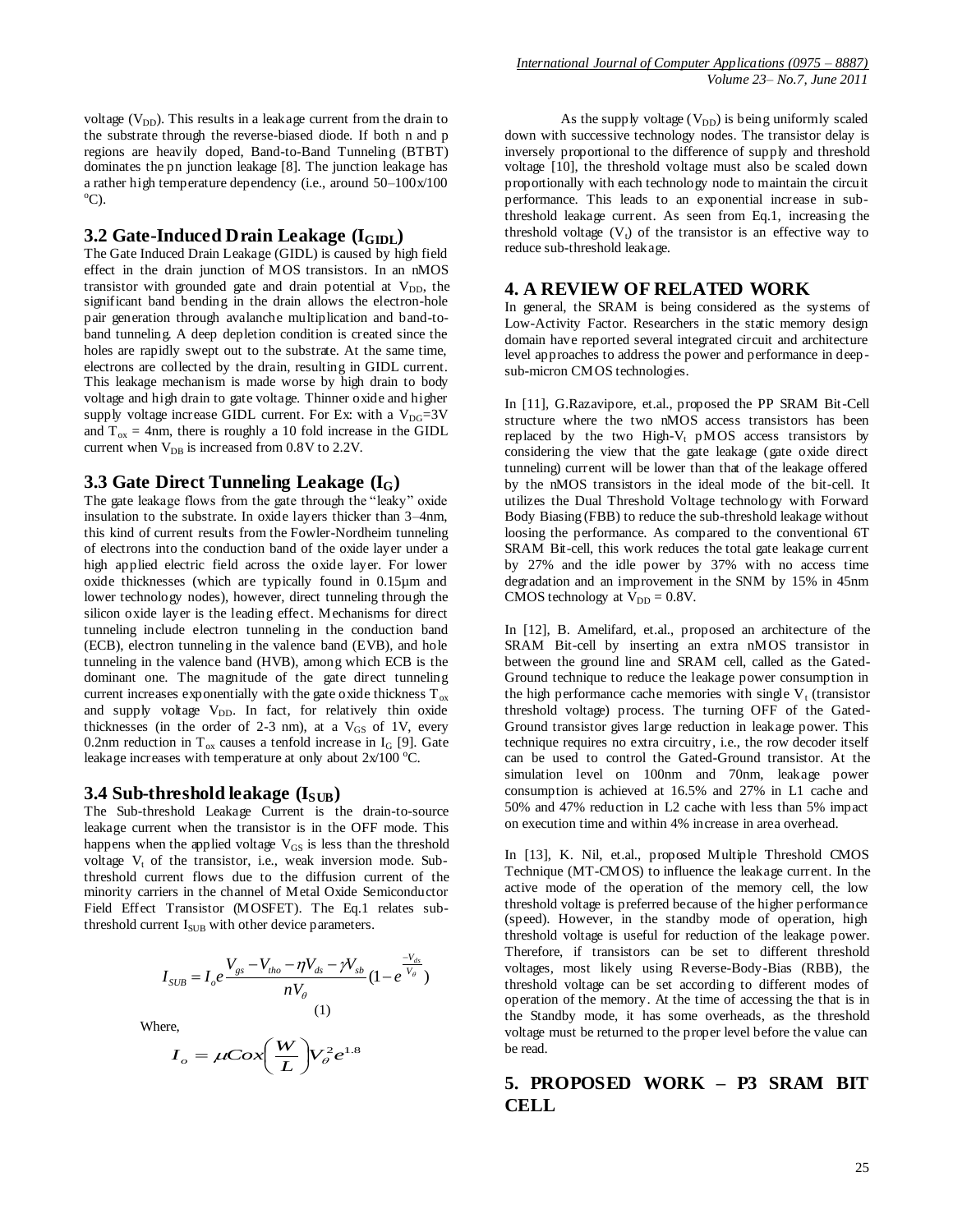In this work, a novel architecture called as the P3 SRAM Bit-Cell Scheme has been proposed for the reduction of the active and standby leakage power through the gate and sub-threshold leakage reduction in the active and standby mode of the memory operation. In it a gated-ground pMOS transistor (typical) has been used with the PP SRAM Bit-Cell structure [11]. The two pMOS access transistors reduce the gate leakage (gate oxide direct tunneling) current. This current will be lower than that of the leakage offered by the nMOS transistors in the ideal mode of the bit-cell due to the high barrier width of the pMOS in comparison with the nMOS transistor. Full supply body biasing is being used to reduce the sub-threshold leakage without loosing the cells performance. As the gated transistor is of minimum feature size, so the area penalty is minimum in terms of a large memory and can be compromised. The extra pMOS transistor between the cell and ground, produces the stacking effect in conjunction with bit-cell. When the Gated-pMOS is turned off, opposes the leakage current flow through it.



Fig. 4. The proposed P3 SRAM Bit-Cell

When  $WL = '0'$ , the bit-cell behaves as the normal bit-cell and ready to perform the read/write operation in the active mode operation. When  $WL = '1'$ , bit-cell is in the OFF state and puts the memory in the standby mode to hold data. To the best of my knowledge, pMOS Gated-Ground and full-supply voltage body bias for pMOS transistor along with the PP SRAM bit-cell structure is used for the first time in the memory bit-cell design to reduce the power in 45nm CMOS technology at  $V_{DD} = 0.7V$ and 0.8V.

#### **6. SIMULATION WORK**

The simulation work is being performed at the Cadence-Virtuoso Sch. and Spectre-AMS Designer platform at CMOS Technology, pdk 45nm for  $t_{ox} = 2.4$ nm,  $V_{th} = 2.2V$ , at  $V_{DD} =$ 0.7V, and 0.8V and  $T = 25^{\circ}\text{C}$  when Active Data for Write '0' and "1" and Standby Stored Data "0" and "1", shown in Fig. 5-8.



Fig. 5. Active Power Consumption when Write Data is "0" at  $V_{DD} = 0.7V$ .



Fig. 6. Active Power Consumption when Hold Data is '1' at  $V_{DD}$  $= 0.8V.$ 



Fig. 7. Leakage Power Consumption when Hold Data is "0" at  $V_{DD} = 0.7V$ .

![](_page_3_Figure_13.jpeg)

Fig. 8. Active Power Consumption when Write Data is "1" at  $V_{DD} = 0.8V$ .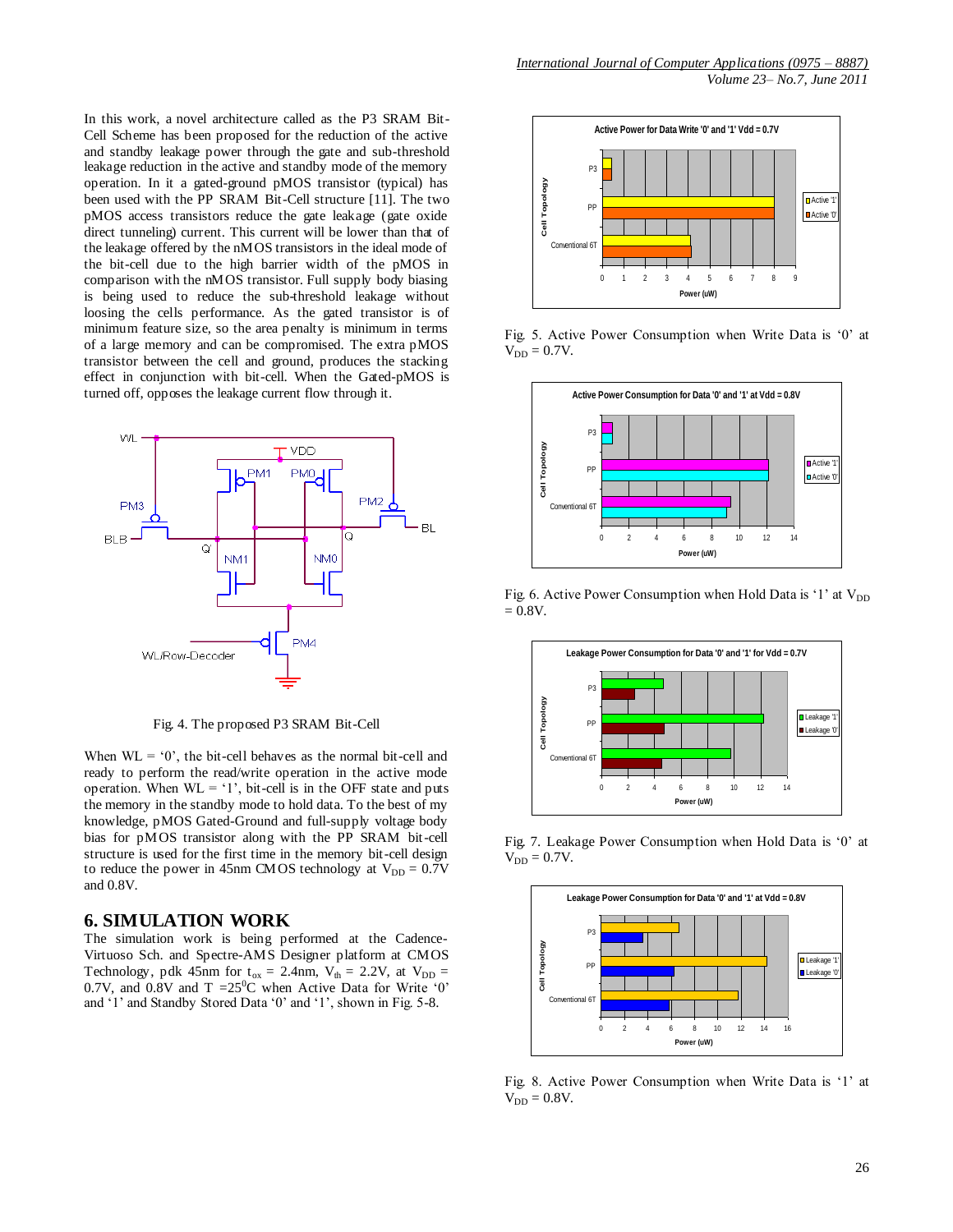#### **7. CONCLUSIONS**

In this paper, a novel structure of the SRAM Bit-Cell, called as Stacked-pMOS PP SRAM Bit-Cell (or simply called as P3- SRAM Bit-Cell) structure, is presented. The proposed bit-cell utilizes the Gated-Ground technique for transistor stacking, PP-SRAM Cell, and full-supply body-biasing to reduce the active and standby power in the memory. It is found that P3 scheme effectively reduces the leakage power while maintaining the cell performance at 45nm CMOS technology node with a little area penalty of gated transistor. As the gated transistor is of minimum feature size, so the area penalty is minimum in terms of a large memory. In comparison with the conventional and PP SRAM Bit-cells, the active power is achieved for Data write '0' as 89.21% , 94.38%, and for Data write "1" as 89.23%, 94.45%, respectively at  $V_{DD} = 0.7V$ . When the  $V_{DD} = 0.8V$ , the active power is achieved for Data write "0" as 9.15%, 93.63%, and for Data write '1' as 91.68%, 93.59%, respectively. Also, in comparison with the conventional and PP SRAM Bit-cells, the leakage power is achieved for Data Hold "0" as 44.30%, 46.67%, and for Data Hold '1' as  $51.83\%$ ,  $61.67\%$ , respectively at  $V_{DD} =$ 0.7V. When the  $V_{DD} = 0.8V$ , the leakage power is achieved for Data Hold "0" as 38.82%, 42.84%, and for Data Hold "1" as 43.23%, 53.10%, respectively. The work is performed for  $t_{ox}$  = 2.4nm,  $V_{th} = 2.2 V$ , Cadence pdk 45nm, at  $V_{DD} = 0.7 V$ , and  $0.8 V$ at  $T = 25^{\circ}$ C when Active Data for Write '0' and '1' and Standby Hold Data '0' and '1'.

## **8. ACKNOWLEDGEMENT**

The authors are grateful to their respective organizations for their encouragement and support.

## **9. REFERENCES**

- [1] Neeraj Kr. Shukla, R.K. Singh, and Manisha Pattanaik, "Design and Analysis of a Novel Low-Power SRAM Bit-Cell Structure at Deep-Sub-Micron CMOS Technology for Mobile Multimedia Applications", International Journal of Advanced Computer Science and Applications (IJACSA), USA, Vol.2, Issue 5, May, 2011, pp. 43-49.
- [2] International Technology Roadmap for Semiconductors. Online-Available at http://www.publicitrs.net
- [3] K. M. Kao, et. al., "BSIM4 Gate Leakage Model Including Source-Drain Partition," in Proc. Int. Electron Devices Meeting, Dec. 2000, pp. 815–818.
- [4] Kevin Zhang, Uddalak Bhattacharya, Zhanping Chen, Fatih Hamzaoglu, Daniel Murray, Narendra Vallepalli, Yih Wang,B. Zheng, and Mark Bohr, "SRAM Design on 65-nm CMOS Technology with Dynamic Sleep Transistor for Leakage Reduction" IEEE Journal of Solid-State Circuits, Vol. 40, No. 4, APRIL 2005, pp. 895-901.
- [5] B.S. Deepaksubramanyan and Adrian Nu˜nez, "Analysis of Subthreshold Leakage Reduction in CMOS Digital Circuits", Proceedings of the 13<sup>th</sup> NASA VLSI Symposium, Post Falls, IDAHO, USA, June 5-6, 2007, pp 1-8.
- [6] Neeraj Kr. Shukla, Shilpi Birla, R.K. Singh, and Manisha Pattanaik, "Speed and Leakage Power Trade-off in Various SRAM Circuits", International Journal of Computer and

Electrical Engineering (IJCEE), Singapore, Vol.3, No.2, Apr. 2011, pp. 244-249.

- [7] Sung-Mo (Steve) Kang, Yusuf Leblebici, "CMOS Digital Integrated Circuits-Analysis and Design", Third Edition Tata McGraw-Hill Edition, New Delhi, India.
- [8] Y. Taur and T. H. Ning, *Fundamentals of Modern VLSI Devices*. New York: Cambridge Univ. Press, 1998, ch. 2, pp. 94–95.
- [9] K. Cao,W.-C Lee,W. Liu, X. Jin, P. Su, S. Fung, J. An, B. Yu, and C. Hu, "BSIM4 gate leakage model including source drain partition," in *Tech. Dig. Int. Electron Devices Meeting*, 2000, pp. 815–818.
- [10] Y. Taur, D. A. Buchanan, W. Chen, D. J. Frank, K. E. Ismail, S. H. Lo, G. Sai-Halasz, R.Viswanathan, and et al., "CMOS scaling into nanometer regime", Proc. of the IEEE, vol. 85, Apr. 1997, pp. 486–504.
- [11] G. Razavipour, A. Afzali-Kusha, and M. Pedram, "Design and Analysis of Two Low-Power SRAM Cell Structures", IEEE Transaction on Very Large Scale Integration (VLSI) Systems, Vol. 17, No. 10, Oct. 2009, pp. 1551-1555.
- [12] Behnam Amelifard, Farzan Fallah, and Massoud Pedram, "Reducing the Sub-threshold and Gate-tunneling Leakage of SRAM Cells using Dual-*Vt* and Dual-*Tox*  Assignment", Proceeding of [Design, Automation and Test](http://ieeexplore.ieee.org/xpl/mostRecentIssue.jsp?punumber=11014)  [in Europe, Munich, 2006. D](http://ieeexplore.ieee.org/xpl/mostRecentIssue.jsp?punumber=11014)ate: 6-10 March 2006, pp. 1-6.
- [13] K. Nil, et.al., " A Low-Power SRAM using Auto-Backgate-Controlled MT-CMOS", Proceedings of the International Symposium on Low-Power Electronics and Design, Aug. 1998, pp. 293-98.

## **ABOUT THE AUTHORS**

<sup>1</sup>**Neeraj Kr. Shukla** (IEEE, IACSIT,IAENG, IETE, IE, CSI, ISTE,VSI-India), a Ph.D. Scholar at the UK Technical University, Dehradun (Uttarakhand) India is an Asst. Professor in the Department of Electrical, Electronics & Communication Engineering, ITM University, Gurgaon, (Haryana) India. He has received his M.Tech. (Electronics Engineering) and B.Tech. (Electronics & Telecommunication Engineering) Degrees from the J.K. Institute of Applied Physics & Technology, University of Allahabad, Allahabad (Uttar Pradesh) India in the year of 1998 and 2000, respectively. His main research interests are in Low-Power Digital VLSI Design and its Multimedia Applications, Open Source EDA, and RTL Design.

<sup>2</sup>R.K. Singh (IAENG, IE, ISTE), Professor in the Department of Electronics & Communication Engineering, VCT-Kumaon Engineering College, Dwarahat, Almora (UK) India. He is being honored with the Ph.D. in Electronics Engineering in the Year 2003 from the University of Allahabad, Allahabad (Uttar Pradesh), India. He has received his M.E. (Electronics & Control Engineering) in 1992 from BITS, Pilani, (Rajasthan) India. He has around thirty five research publications in the conferences and journals at national and international. He has also guided eight ME thesis. He has authored seven text-books in the field of VLSI Design, Basic Electronics, and Opto-Electronics. He has worked at various capacities in the